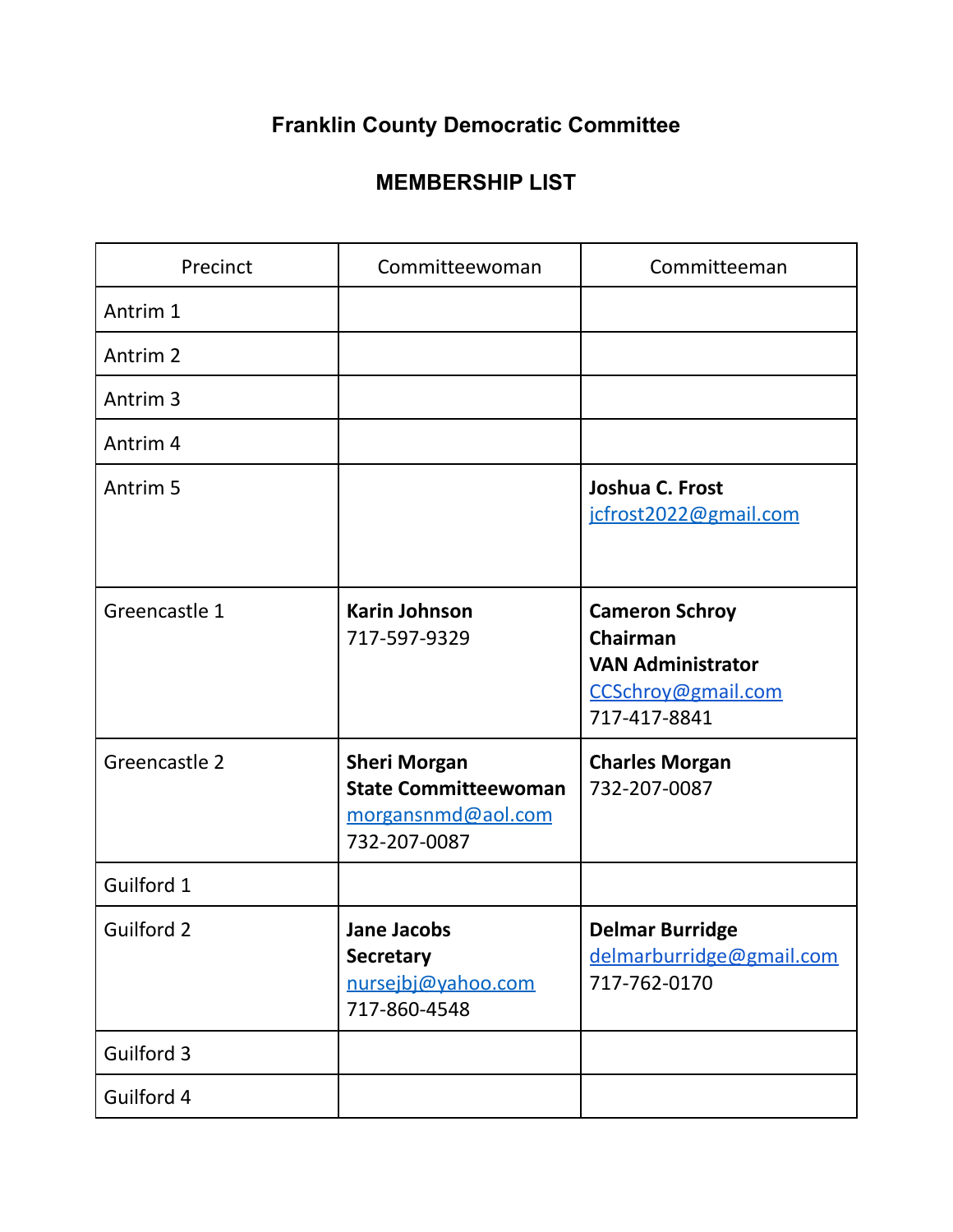| Guilford 5       |                                                                                                             |
|------------------|-------------------------------------------------------------------------------------------------------------|
| Guilford 6       |                                                                                                             |
| Chambersburg 1-1 |                                                                                                             |
| Chambersburg 1-2 | John Bryner<br>jwbryner@gmail.com<br>717-496-1586                                                           |
| Chambersburg 2-1 | John (Sean) A. Scott III<br><b>Treasurer</b><br>seanscott1984@gmail.com<br>717-263-7365 / 717-261 -<br>7627 |
| Chambersburg 2-2 |                                                                                                             |
| Chambersburg 3-1 | <b>Barb Beattie</b><br>barbiebeattie@gmail.com<br>717-261-1917                                              |
| Chambersburg 4-1 |                                                                                                             |

| Chambersburg 4-2 |                                                               |                                                             |
|------------------|---------------------------------------------------------------|-------------------------------------------------------------|
| Chambersburg 5-1 |                                                               |                                                             |
| Chambersburg 5-2 |                                                               | <b>Austin Loomis</b><br>captslack@gmail.com<br>717-658-4381 |
| Hamilton 1       |                                                               | James C. Frey<br>Freyguy73@gmail.com                        |
| Hamilton 2       | <b>Alexis Gross</b><br>lexnikole897@gmail.com<br>717-660-9994 | <b>Justin Timmons</b><br>timmonsjj@gmail.com                |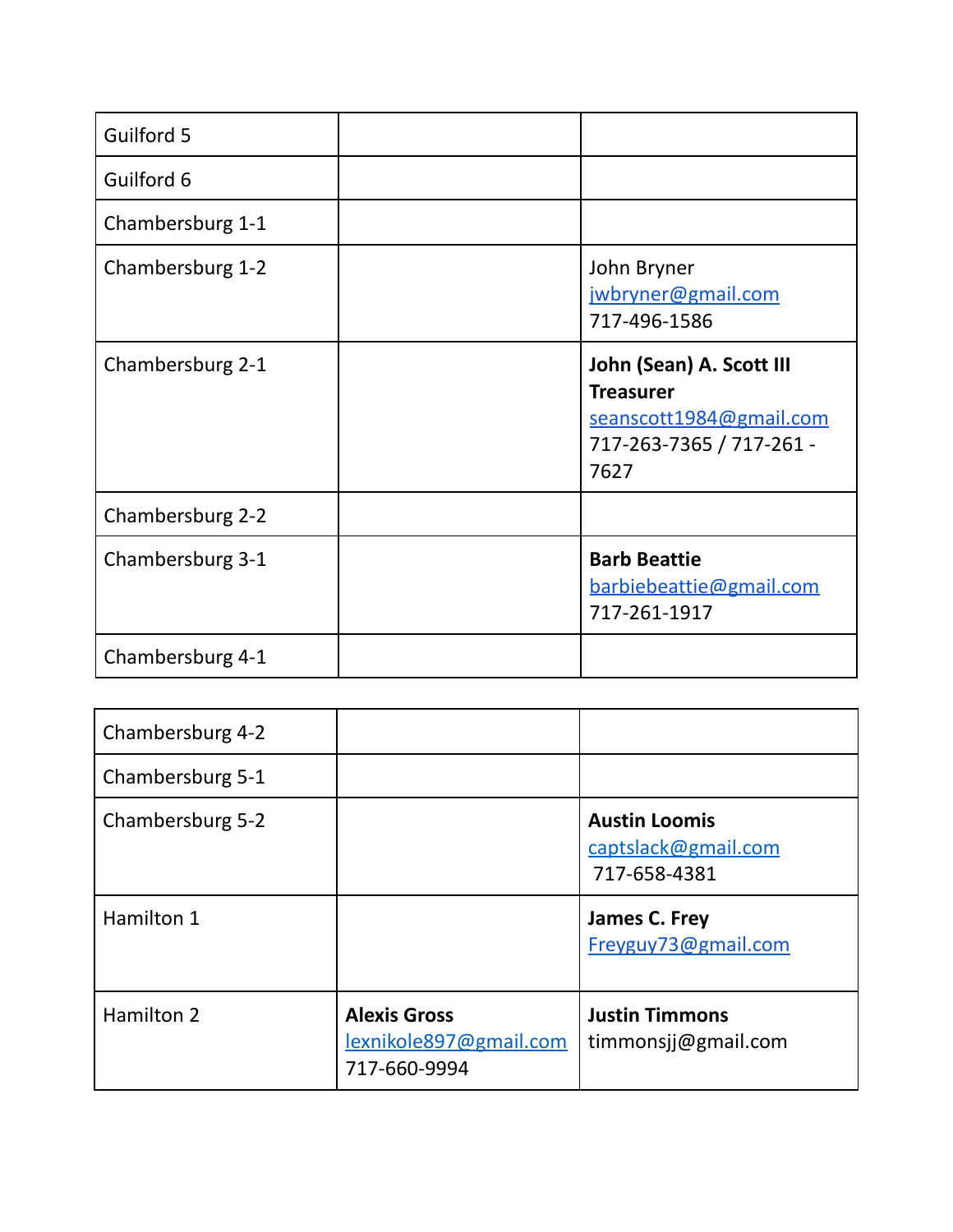| Hamilton 3                | Juanita Kus-Lorenz<br>juanita.kus-lorentz@<br>outlook.com |  |
|---------------------------|-----------------------------------------------------------|--|
| Fannett - Concord         |                                                           |  |
| Fannett - Dry Run         |                                                           |  |
| Fannett - Sulphur Springs |                                                           |  |
| Letterkenny 1             |                                                           |  |
| Letterkenny 2             |                                                           |  |
| Lurgan                    |                                                           |  |
| Metal 1                   |                                                           |  |
| Metal 2                   |                                                           |  |
| Metal 3                   |                                                           |  |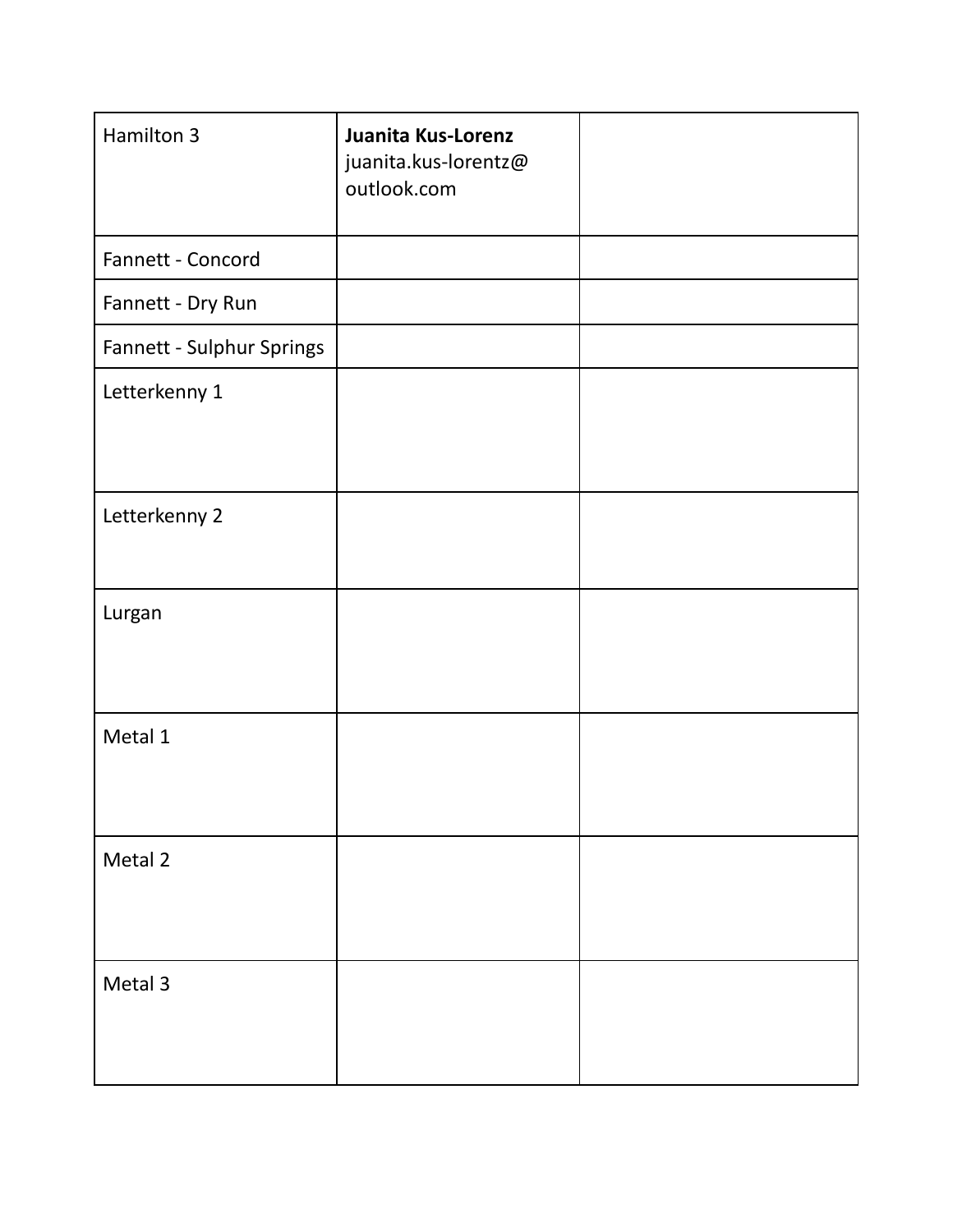| Orrstown |                                                                                       |                                                              |
|----------|---------------------------------------------------------------------------------------|--------------------------------------------------------------|
| Greene 1 | <b>Trish Cordell</b><br><b>1st Vice Chair</b><br>pcordell@comcast.net<br>717-352-3372 | <b>Dave Cordell</b><br>decordell@comcast.net<br>717-352-3372 |
| Greene 2 |                                                                                       |                                                              |
| Greene 3 |                                                                                       |                                                              |
| Greene 4 |                                                                                       |                                                              |

| Greene 5           |                                                 |                                                                                              |
|--------------------|-------------------------------------------------|----------------------------------------------------------------------------------------------|
| Greene 6           | <b>Cindy Barnes</b><br>717-816-8999             | <b>John Patterson</b><br><b>2nd Vice Chair</b><br>john.j.patterson@gmail.com<br>215-532-5958 |
| Southampton - East | <b>Janet McKeithan</b><br>jcmckeithan@gmail.com |                                                                                              |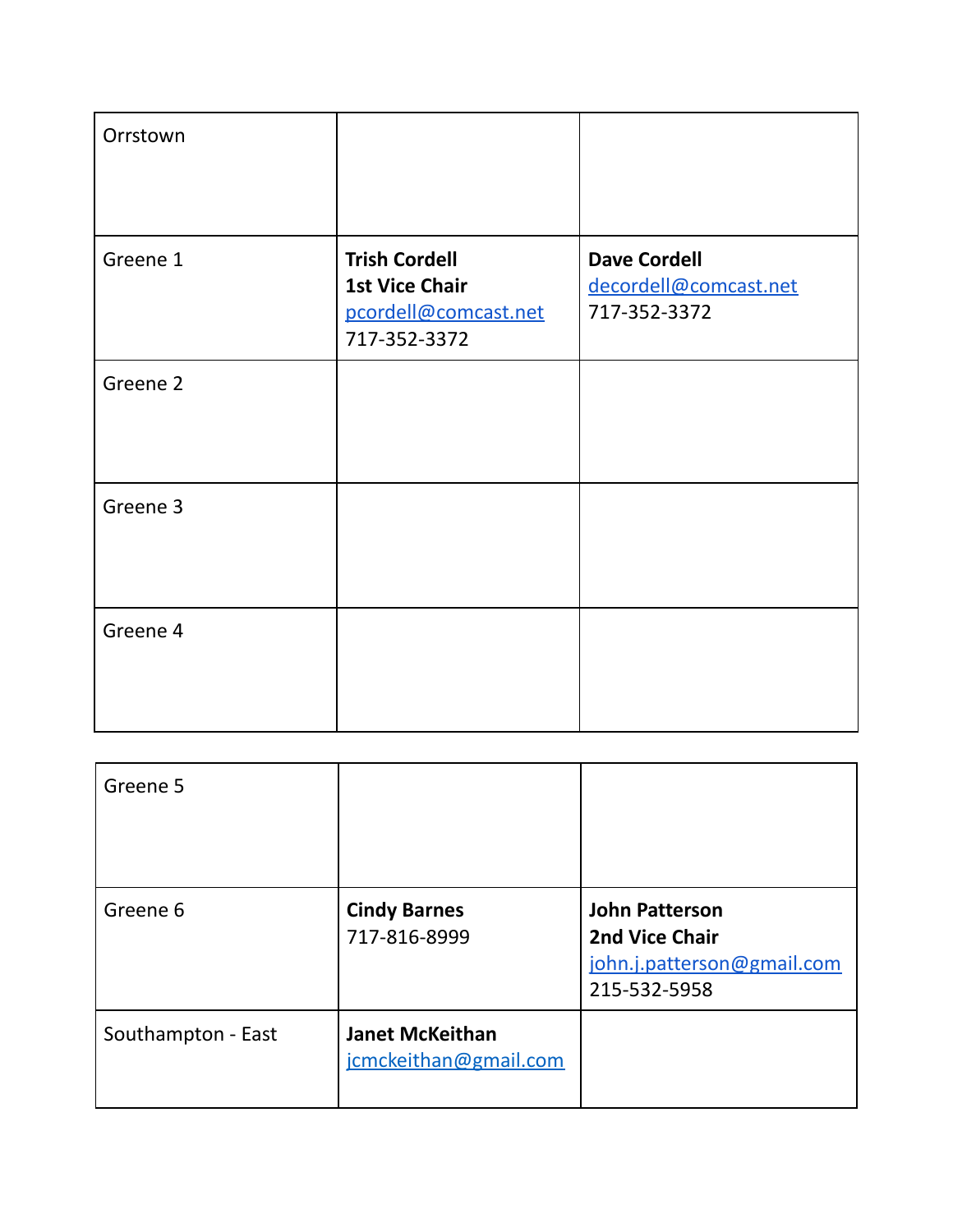| Southampton - West    |                                                                     |                                                                  |
|-----------------------|---------------------------------------------------------------------|------------------------------------------------------------------|
| West End Shippensburg | <b>Sandra Mailey</b><br>sandra_mailey@yahoo.c<br>om<br>717-530-1662 |                                                                  |
| Mercersburg           | <b>Allison Pritchard</b><br>717-655-0462                            |                                                                  |
| Montgomery 1          |                                                                     | <b>Lance Lessler</b><br>lancelessler@comcast.net<br>240-353-9684 |
| Montgomery 2          |                                                                     |                                                                  |
| Montgomery 3          |                                                                     |                                                                  |
| Montgomery 4          |                                                                     |                                                                  |
| Peters 1              |                                                                     |                                                                  |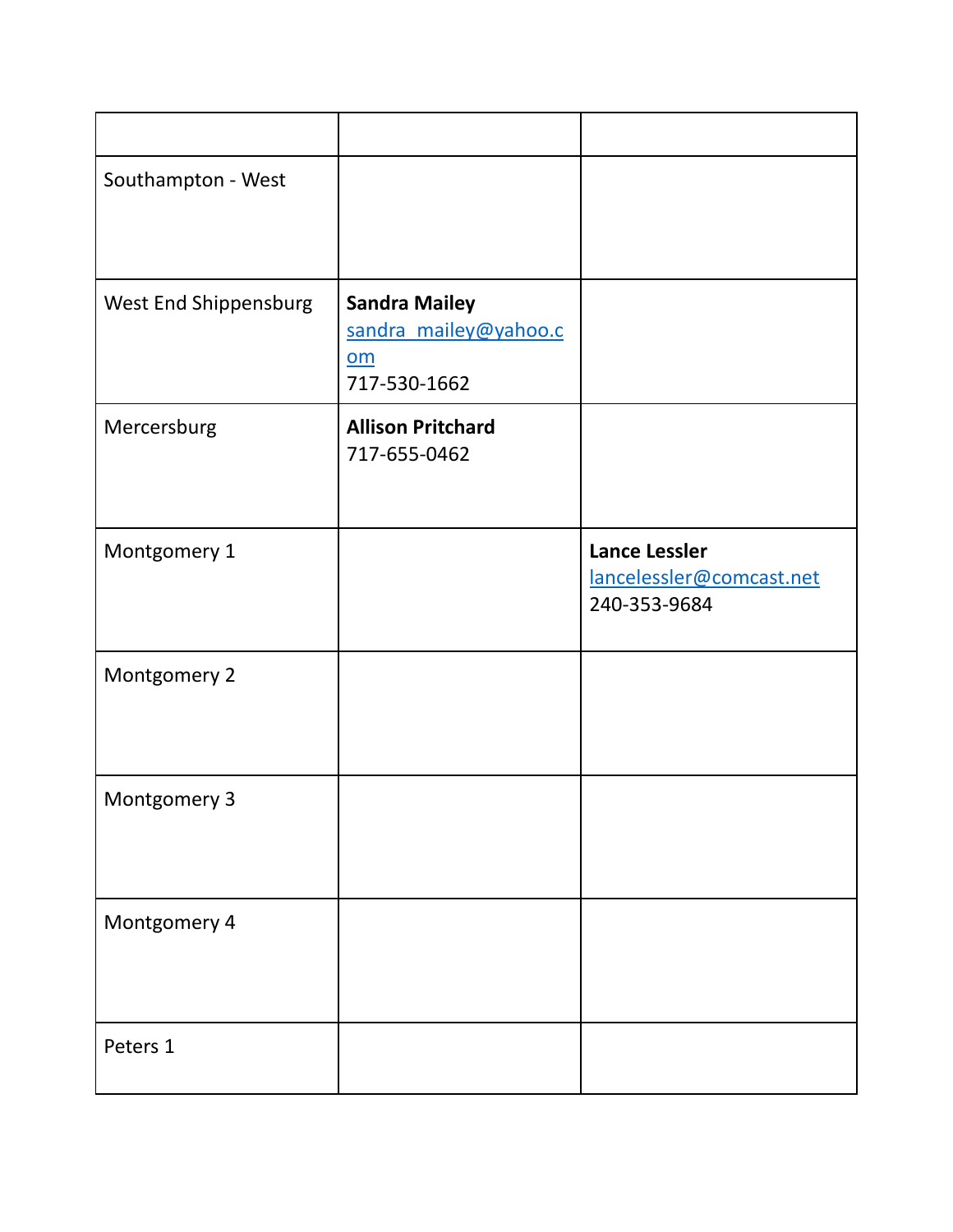| Peters 2     |                                                                                                                        |
|--------------|------------------------------------------------------------------------------------------------------------------------|
| Peters 3     |                                                                                                                        |
| Peters 4     |                                                                                                                        |
| St. Thomas 1 |                                                                                                                        |
| St. Thomas 2 |                                                                                                                        |
| St. Thomas 3 |                                                                                                                        |
| Warren       | <b>Gerald Berney</b><br>gerald_e_berney@hotmail.c<br>$\underline{\mathsf{om}}$<br>717-328-9148 (H)<br>717-877-5055 (C) |
| Mont Alto    |                                                                                                                        |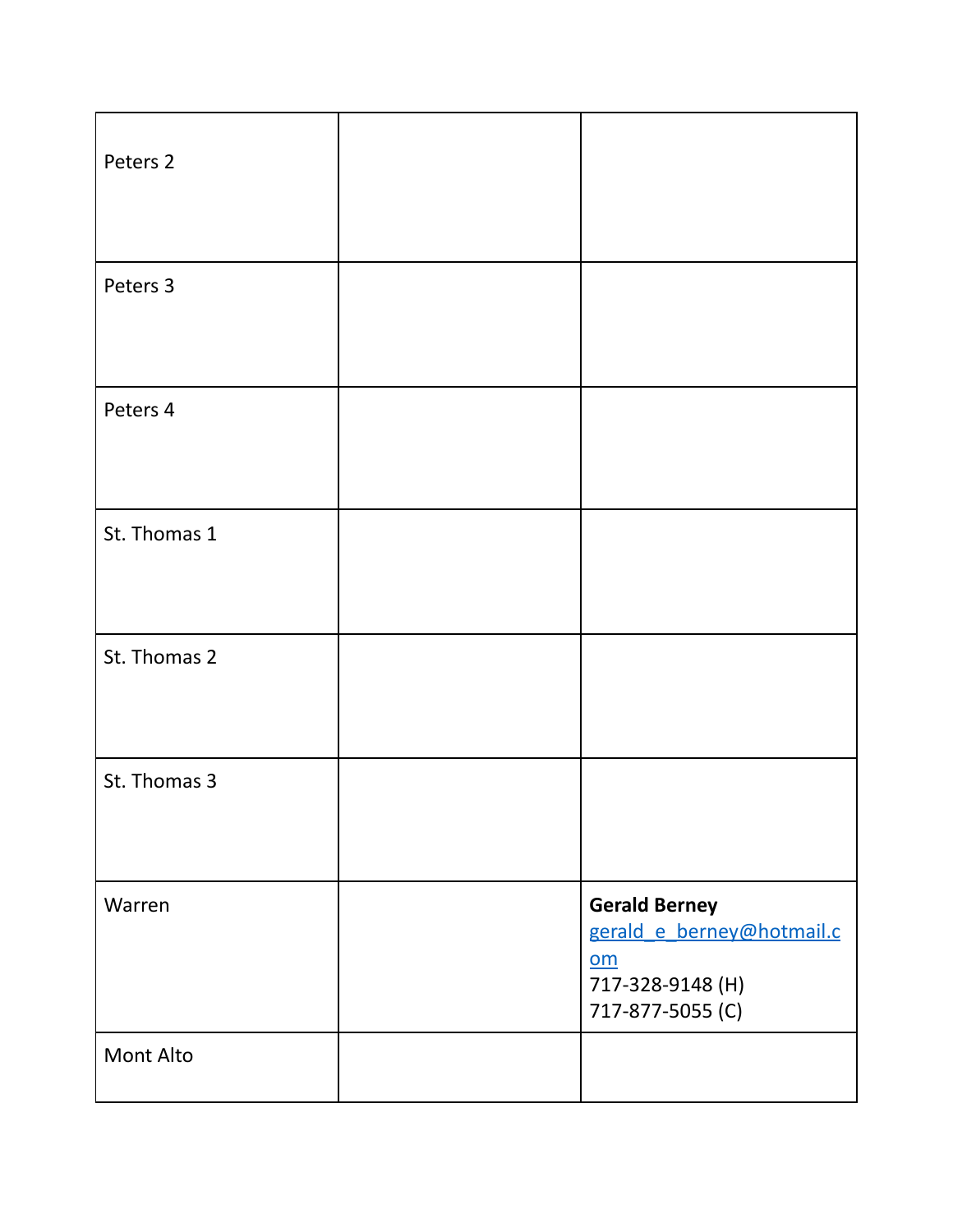| Quincy 1 |  |
|----------|--|
| Quincy 2 |  |

| Quincy 3     |                                                                                 |  |
|--------------|---------------------------------------------------------------------------------|--|
| Quincy 4     |                                                                                 |  |
| Washington 1 |                                                                                 |  |
| Washington 2 | <b>Megan Brace</b><br>megan.a.brace@gmail.co<br>$\underline{m}$<br>717-377-0573 |  |
| Washington 3 |                                                                                 |  |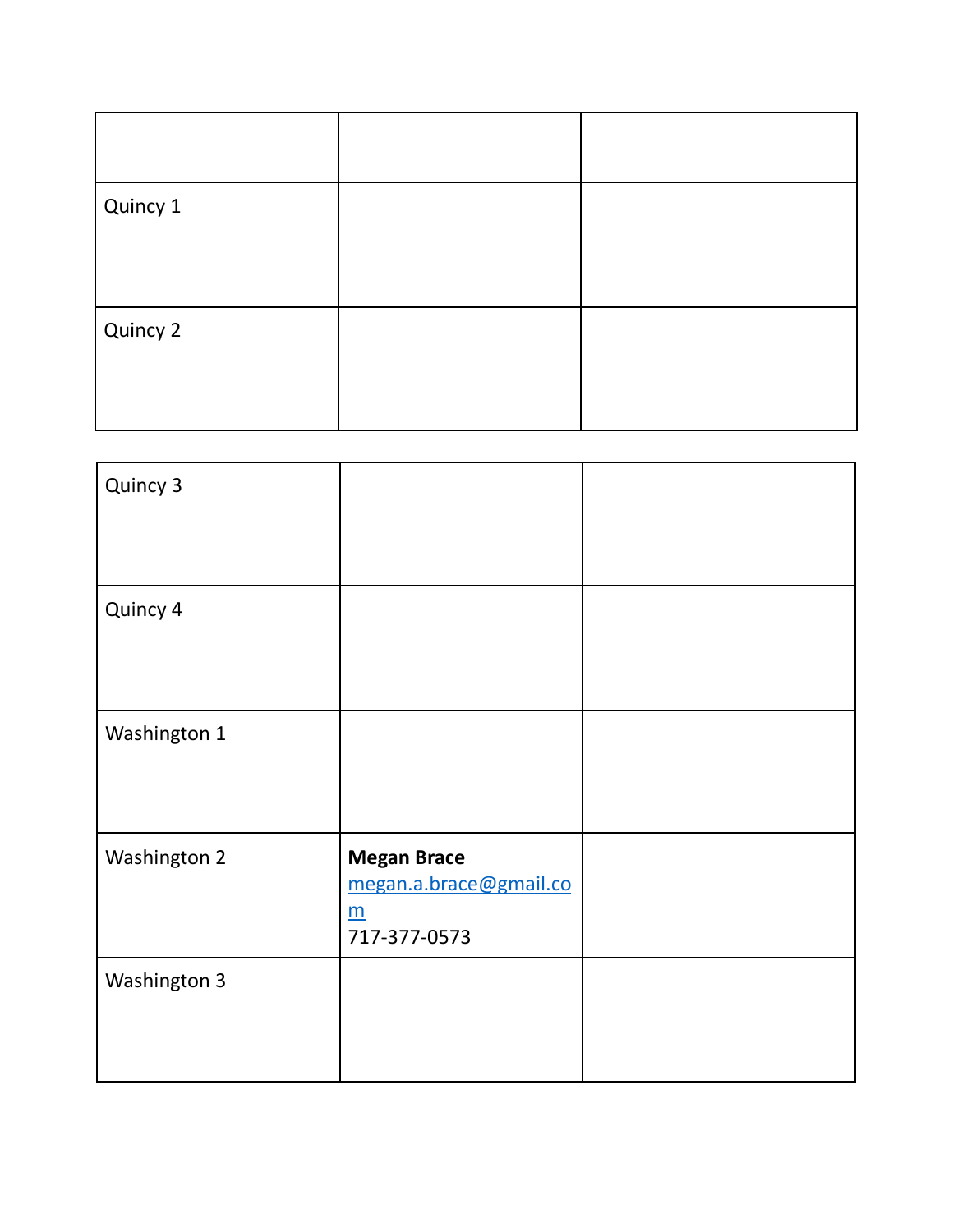| Washington 4   |                                               |
|----------------|-----------------------------------------------|
| Washington 5   |                                               |
| Waynesboro 1-1 |                                               |
| Waynesboro 1-2 |                                               |
| Waynesboro 2-1 |                                               |
| Waynesboro 2-2 |                                               |
| Waynesboro 3-1 |                                               |
| Waynesboro 3-2 | <b>Corey Scruggs</b><br>FCDCScruggs@gmail.com |